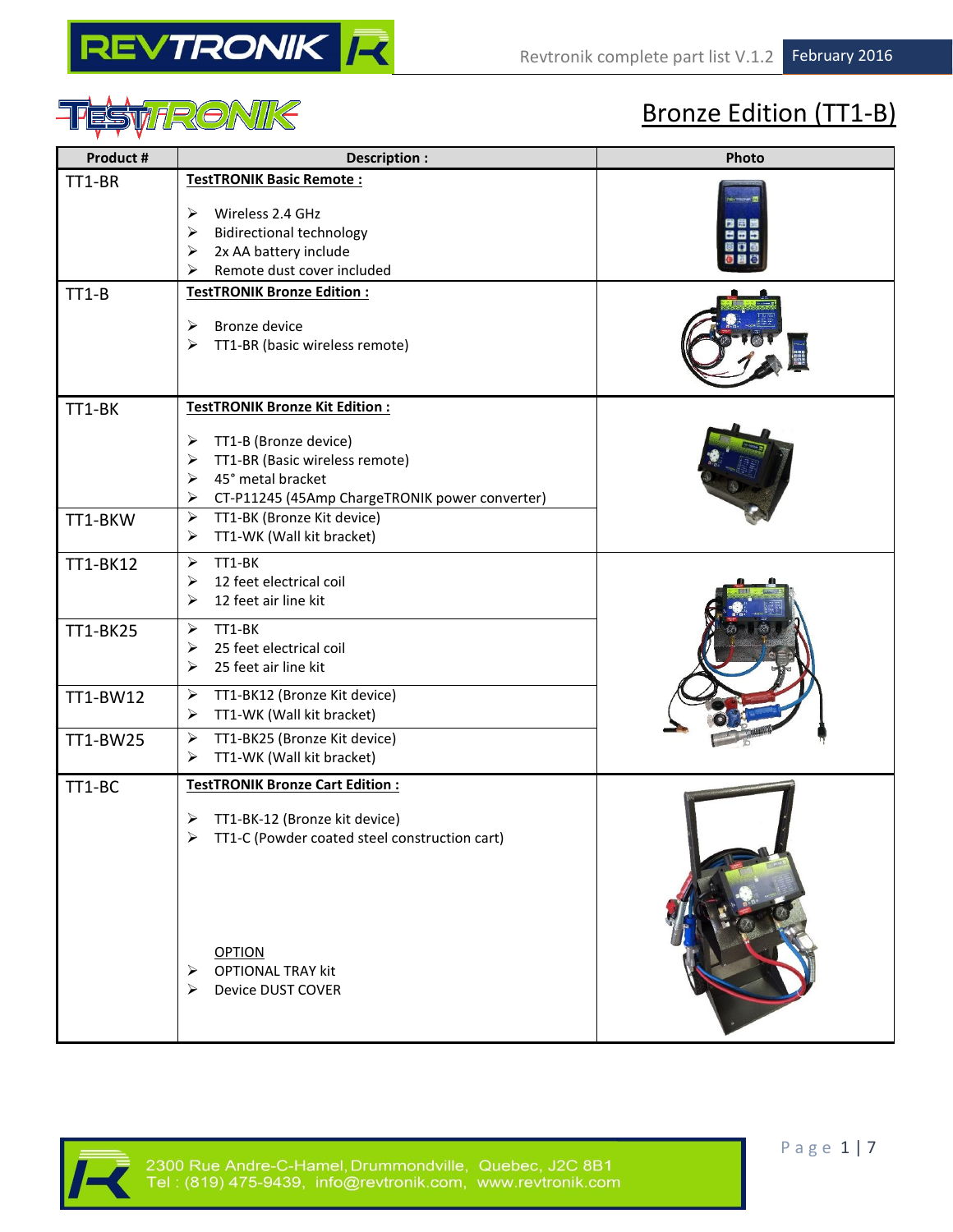



## Silver Edition (TT1-S)

| Product #        | Description :                                                                                                                                                                                                                                                     | Photo |
|------------------|-------------------------------------------------------------------------------------------------------------------------------------------------------------------------------------------------------------------------------------------------------------------|-------|
| TT1-SR           | <b>TestTRONIK Screen Remote:</b><br>Wireless 2.4 GHz<br>➤<br>$\blacktriangleright$<br><b>Bidirectional technology</b><br>$\blacktriangleright$<br><b>LED SCREEN Remote</b><br>2x AA battery include<br>➤<br>Remote dust cover included<br>⋗                       |       |
| $TT1-S$          | <b>TestTRONIK Silver Edition:</b><br>Silver device<br>➤<br>➤<br>TT1-SR (LED SCREEN wireless remote control)                                                                                                                                                       |       |
| TT1-SK<br>TT1-SW | TestTRONIK Silver Kit Edition:<br>TT1-S (Silver device)<br>➤<br>TT1-SR (LED SCREEN wireless remote control)<br>➤<br>45° metal bracket<br>➤<br>➤<br>45Amp power converter<br>$\blacktriangleright$<br>TT1-SK (Silver Kit device)<br>TT1-WK (Wall kit bracket)<br>➤ |       |
| TT1-SK12         | $\blacktriangleright$<br>TT1-SK<br>12 feet electrical coil<br>➤<br>12 feet air line kit<br>➤                                                                                                                                                                      |       |
| TT1-SK25         | TT1-SK<br>➤<br>25 feet electrical coil<br>➤<br>25 feet air line kit<br>≻                                                                                                                                                                                          |       |
| TT1-BW12         | $\blacktriangleright$<br>TT1-SK12 (Silver Kit device)<br>TT1-WK (Wall kit bracket)<br>➤                                                                                                                                                                           |       |
| TT1-BW25         | $\blacktriangleright$<br>TT1-BK25 (Bronze Kit device)<br>TT1-WK (Wall kit bracket)<br>➤                                                                                                                                                                           |       |
| TT1-SC           | <b>TestTRONIK Silvert Cart Edition:</b><br>TT1-SK12 (Silver kit device)<br>TT1-C (Powder coated steel construction cart)<br>⋗                                                                                                                                     |       |
|                  | <b>OPTION</b><br><b>OPTIONAL TRAY</b><br>⋗<br>DUST COVER now available<br>⋗                                                                                                                                                                                       |       |

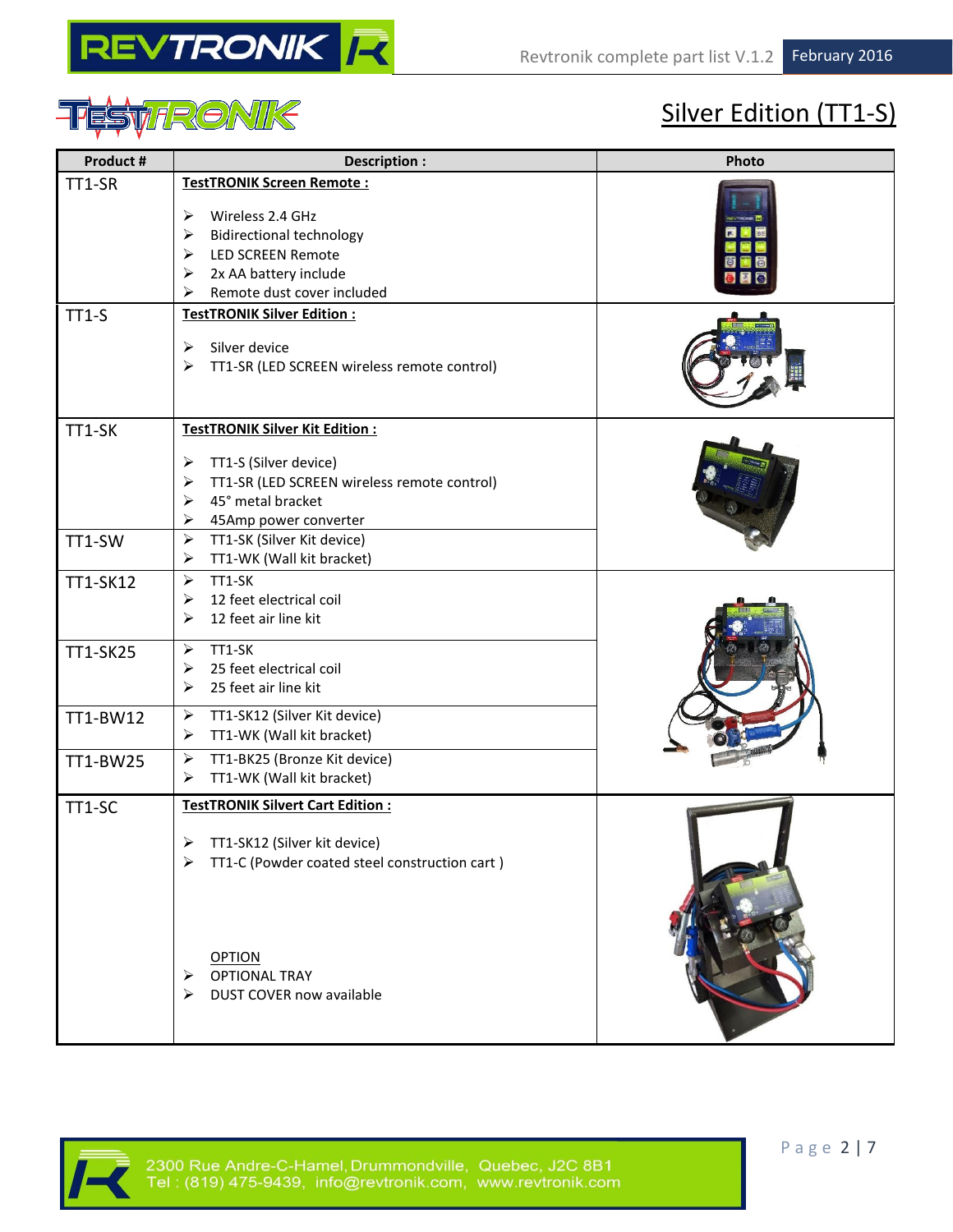



### Electric only BRONZE edition (TT1-BE)

| Product # | Description :                                            | Photo |
|-----------|----------------------------------------------------------|-------|
| TT1-BR    | <b>TestTRONIK Basic Remote:</b>                          |       |
|           | Wireless 2.4 GHz<br>⋗                                    | 問用屋   |
|           | <b>Bidirectional technology</b><br>⋗                     | 연중단   |
|           | 2x AA battery include<br>≻                               |       |
|           | Remote dust cover included<br>⋗                          |       |
| TT1-BE    | <b>TestTRONIK Electric only Bronze Edition:</b>          |       |
|           | ➤<br>Bronze version electric only                        |       |
|           | standard 7 round pin truck<br>⋗                          |       |
|           | ⋗<br>RV Flat 7 pin type of electric connection available |       |
|           | Electric brake voltage modulation<br>⋗                   |       |
|           | TT1-BR (Basic wireless remote included)<br>⋗             |       |
| TT1-BEK   | TestTRONIK electric Bronze KIT:                          |       |
|           | TT1-BE (Bronze version electric only)<br>⋗               |       |
|           | ➤<br>45° Steel powder coated bracket                     |       |
|           | 45 amp. Charger and power supply included<br>⋗           |       |
| TT1-BEW   | ➤<br>TT1-BK (Bronze electric only Kit device)            |       |
|           | TT1-WK (Wall kit bracket)<br>≻                           |       |



### Electric only SILVER edition (TT1-SE)

| Product # | Description :                                                    | Photo |
|-----------|------------------------------------------------------------------|-------|
| TT1-SR    | TestTRONIK Screen Remote:                                        |       |
|           | Wireless 2.4 GHz<br>⋗                                            |       |
|           | ➤                                                                |       |
|           | <b>Bidirectional technology</b><br><b>LED SCREEN Remote</b><br>➤ |       |
|           |                                                                  |       |
|           | 2x AA battery include<br>➤                                       |       |
|           | Remote dust cover included<br>⋗                                  |       |
| TT1-SE    | <b>TestTRONIK Electric Silver Edition:</b>                       |       |
|           |                                                                  |       |
|           | ➤<br>Silver version electric only                                |       |
|           | standard 7 round pin truck<br>➤                                  |       |
|           | RV Flat 7 pin type of electric connection available<br>➤         |       |
|           | Electric brake voltage modulation<br>➤                           |       |
|           | TT1-SR (Screen wireless remote included)<br>⋗                    |       |
| TT1-SEK   | TestTRONIK electric Silver KIT:                                  |       |
|           | TT1-SE (Silver version electric only)<br>➤                       |       |
|           | 45° Steel powder coated bracket<br>➤                             |       |
|           | 45 amp. Charger and power supply included<br>⋗                   |       |
| TT1-SEW   | TT1-SK (Silver electric only Kit device)<br>➤                    |       |
|           | TT1-WK (Wall kit bracket)<br>⋗                                   |       |

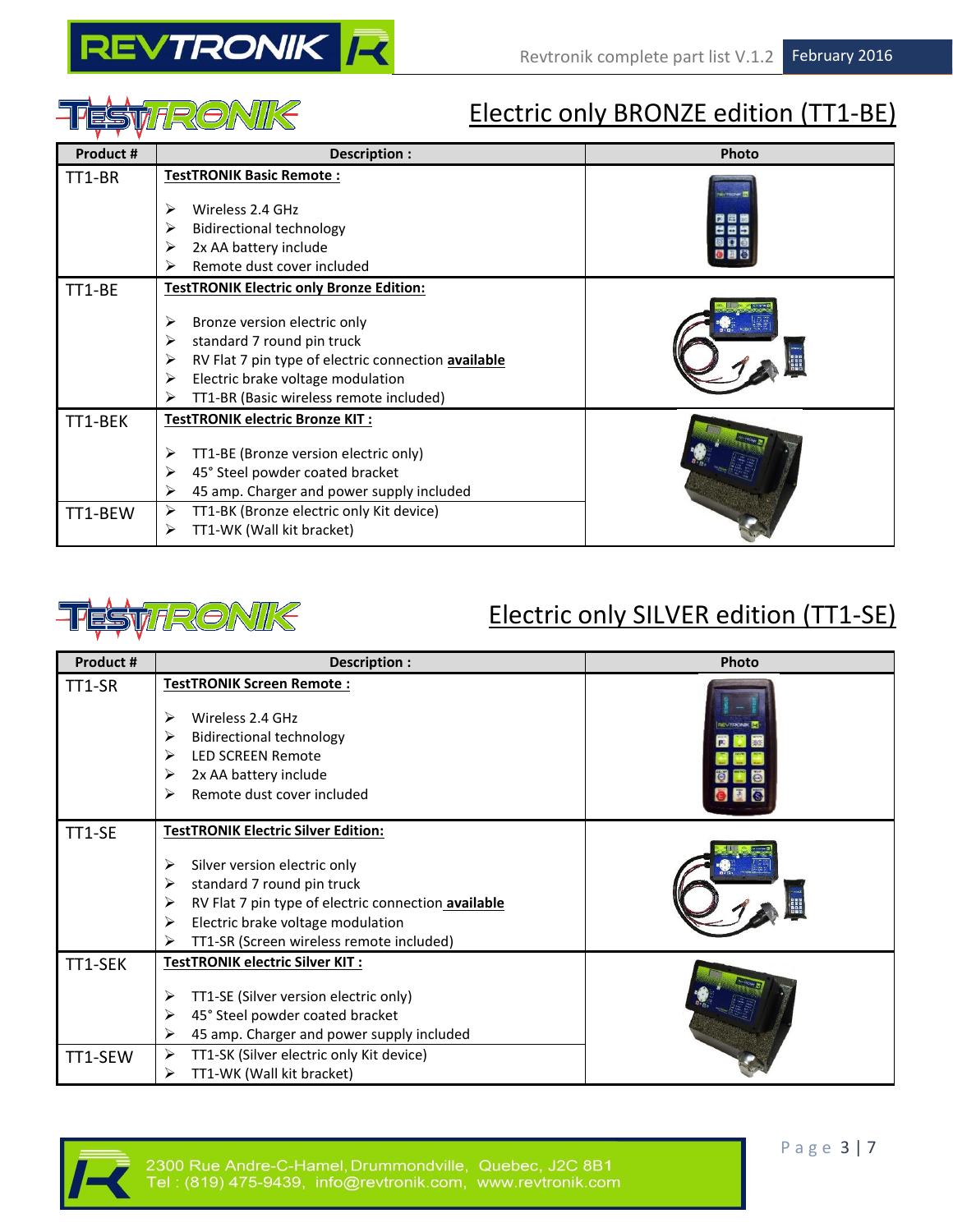





## Available option for device TT1

| Product #     | Description :                                                                            | Photo |
|---------------|------------------------------------------------------------------------------------------|-------|
| <b>TDC-01</b> | TestTRONIK, Clear device dust cover                                                      |       |
|               | (fit on TT1-BK, BW, BC, SK, SW, SC)                                                      |       |
| TT1-WK        | TestTRONIK Wall kit bracket (fit on any TT1-BK, SK)                                      |       |
| RTTC-01T      | TestTRONIK, Large Easy shelf for the handle                                              |       |
| RTTC-01L      | TestTRONIK, Left small parts box easy installation for the<br>handle                     |       |
| RTTC-01R      | TestTRONIK, Right small parts box easy installation for<br>the handle                    |       |
| RTTC-01K      | TestTRONIK, Complete shelf and box for the handle (one<br>left, one right and one shelf) |       |
| <b>KEA-12</b> | TestTRONIK high quality 12 feet complete air hose and<br>electrical wire kit             |       |
| <b>KEA-25</b> | TestTRONIK high quality 25 feet complete air hose and                                    |       |
|               | electrical wire kit                                                                      |       |
| KEA-          | Made to measure high quality complete air hose can be<br>made                            |       |
| $TT1-C$       | <b>TestTRONIK kit cart only</b>                                                          |       |
|               | (fit with any BK - SK - BEK - SEK 45 degre metal kit)                                    |       |
|               | Powder coated steel construction cart<br>➤                                               |       |
|               | Flat free wheel<br>⋗                                                                     |       |
|               | <b>Battery strap</b><br>➤<br>Air hose and electrical metal hook<br>➤                     |       |
|               | Top hand are sloted to fit with all the shelf, small box,<br>➤                           |       |
|               | etc optional parts                                                                       |       |
|               |                                                                                          |       |



### Most common spare parts

| <b>Revtronik#</b> | <b>Description</b>                                              |
|-------------------|-----------------------------------------------------------------|
| CT-P11245         | Power Converter and 45 amp charger                              |
| R3V110-08-DC12    | Complete 12 volt electro valve 1/8                              |
| RAR2000-1/4       | Air regulator 1/4 port                                          |
| RCDC-01           | Clear remote dust cover for TT1-BR and SR                       |
| R72-108           | REVTRONIK Non inflated rubber wheel (for TT1-BC, TT1-SC, TT1-C) |

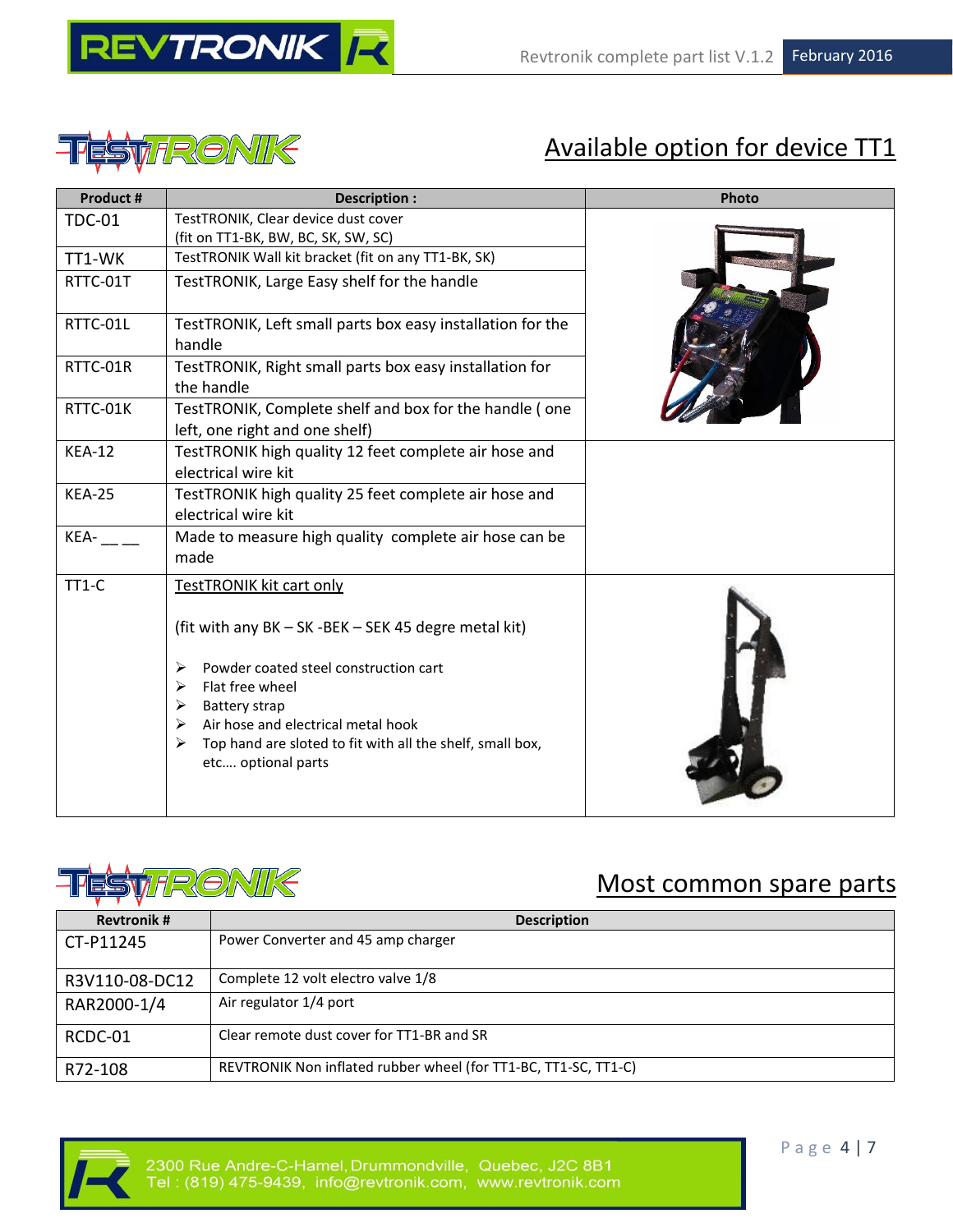

# HÉATTRONIK

## Bronze series(HT2-B)

| Product #     | Description :                                                                                                                                                           | Photo |
|---------------|-------------------------------------------------------------------------------------------------------------------------------------------------------------------------|-------|
| $HT2-B$       | <b>HeatTRONIK Bronze series:</b><br>HT2 HeaTRONIK device<br>➤<br>HT2-TP (external temperature sensor)<br>➤<br>Ready to instal with the pillips and temro sealed<br>plug |       |
| HT2-TP        | HT2-TP (external temperature sensor)<br>➤                                                                                                                               |       |
| HT2-BA11215KT | <b>TestTRONIK Bronze Combo:</b><br>HT2-B (Bronze device with external temperature<br>➤<br>sensor)<br>CT-A11215 (ChargeTRONIK automotive battery<br>➤<br>charger)        |       |
| HT2-BP11245KT | HT2-B (Bronze device with external temperature<br>➤<br>sensor)<br>CT-P11245 (ChargeTRONIK power supply and<br>➤<br>battery charger series)                              |       |

## **HÉATTRONIK**

### Silver series(HT2-S)

| Product #            | Description :                                                                                                                                                                            | Photo  |
|----------------------|------------------------------------------------------------------------------------------------------------------------------------------------------------------------------------------|--------|
| $HT2-S$              | <b>HeatTRONIK Silver series:</b><br>HT2 HeaTRONIK device<br>⋗<br>HT2-ED (external display and temperature sensor)<br>⋗<br>Ready to instal with the pillips and temro sealed<br>⋗<br>plug |        |
| HT2-ED               | ➤<br>HT2-TP (external display and temperature sensor)                                                                                                                                    |        |
| HT2-SA11215KT        | <b>TestTRONIK Silver Combo:</b>                                                                                                                                                          |        |
|                      | HT2-S (Silver device with external display)<br>⋗<br>CT-A11215 (ChargeTRONIK automotive battery<br>➤<br>charger)                                                                          | $\Box$ |
| <b>HT2-SP11245KT</b> | HT2-S (Silver device with external display)<br>➤<br>CT-P11245 (ChargeTRONIK power supply and<br>⋗<br>battery charger series)                                                             |        |

### ChargeTRONIK charger AVAILABLE in different voltage and power !

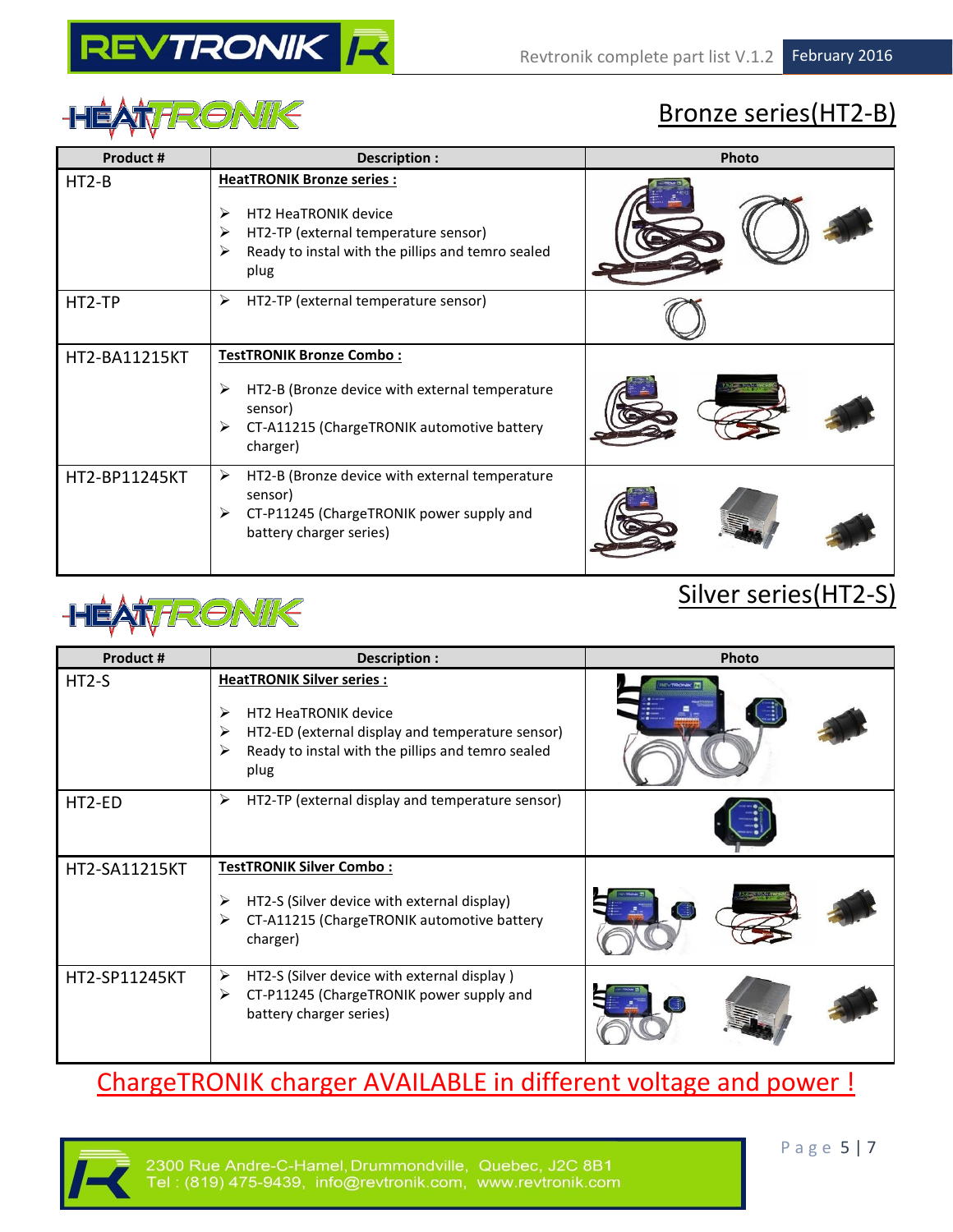



### Automotive battery charger series (CT-A)

| Product # | Description :                                                                                                                                       | Photo                |
|-----------|-----------------------------------------------------------------------------------------------------------------------------------------------------|----------------------|
| CT-A11215 | <b>ChargeTRONIK automotive series:</b><br>110 volt AC<br>⋗<br>15 amp<br>⋗<br>12 VDC<br>⋗<br>Lead acid battery<br>⋗<br>Automatic 3 step charger<br>➤ | <b>24 C 2320 Feb</b> |
| CT-A12407 | 110 volt AC<br>⋗<br>07 amp<br>⋗<br>24 VDC<br>⋗<br>Lead acid battery<br>⋗<br>Automatic 3 step charger                                                |                      |



### Power converter and battery charger (CT-P)

| Product#  | Description :                                                                                                                                                                        | Photo |
|-----------|--------------------------------------------------------------------------------------------------------------------------------------------------------------------------------------|-------|
| CT-P11245 | <b>ChargeTRONIK power converter and battery combo</b><br>series :<br>110 volt AC<br>➤<br>12 VDC<br>➤<br>45 amp power converter and or battery charger<br>➤<br>Lead acid battery<br>➤ |       |
| CT-P11260 | 110 volt AC<br>⋗<br>12 VDC<br>⋗<br>60 amp<br>➤<br>Lead acid battery<br>≻<br>Automatic 3 step charger<br>➤                                                                            |       |

ChargeTRONIK charger AVAILABLE in different voltage and power !

#### Input voltage : From 110 volt AC to 240 volt AC

#### Output voltage : from 6 – 12 -24 Volt DC

Current output : From 07-  $10 - 12 - 15 - 20 - 25 - 30 - 35 - 40 - 45 - 60 - 70 - 80$  amp